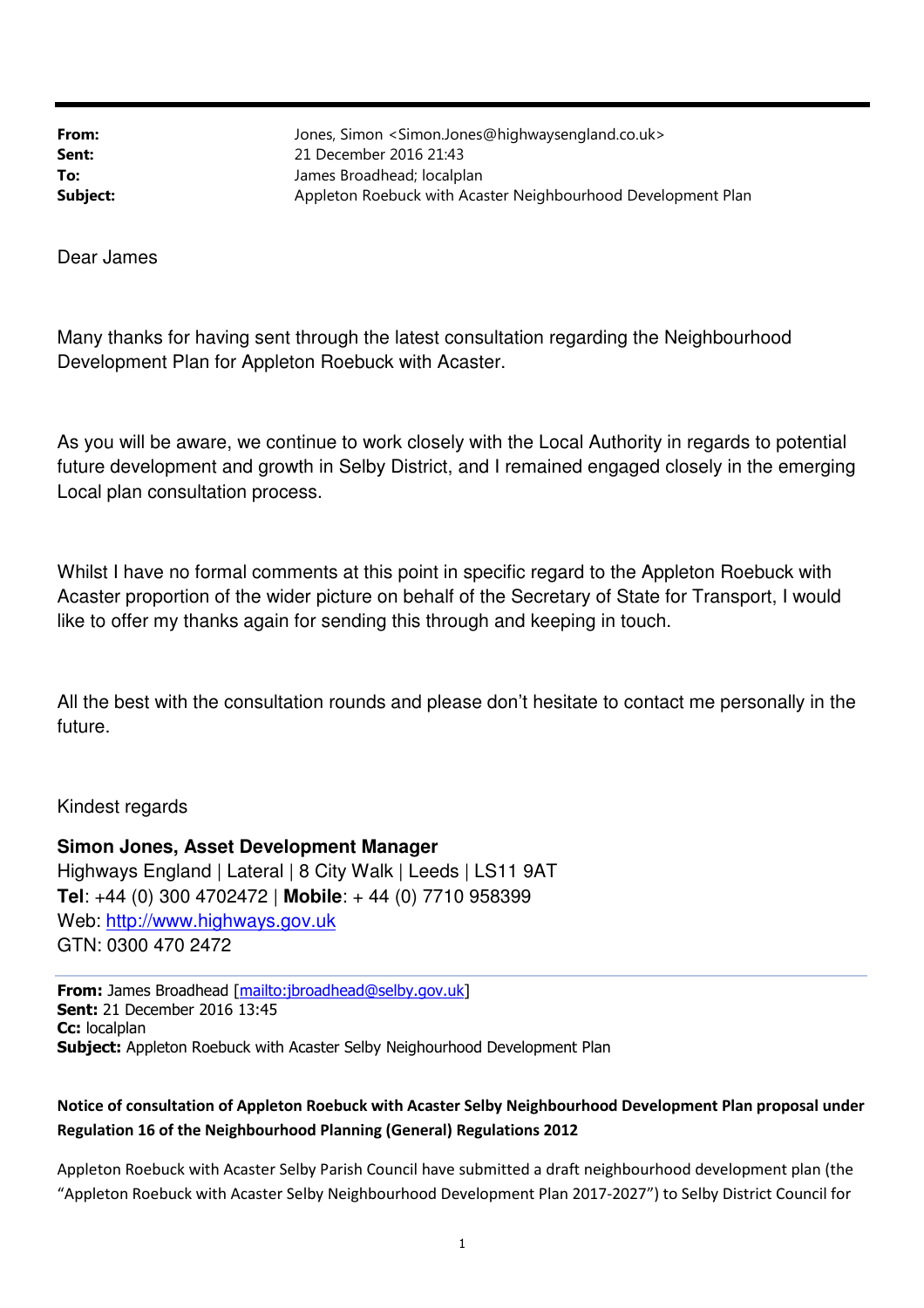consultation. This submission stage is the final statutory consultation stage before the plan undergoes examination by an Independent Examiner.

## Viewing the documents

Copies of the Appleton Roebuck with Acaster Selby Neighbourhood Development Plan Submission Draft and supporting documentation are available to view on Selby District Council's website: http://www.selby.gov.uk/neighbourhood-development-plan-appleton-roebuck-acaster-selby-aras

Hard copies are available for inspection at:

- Access Selby, Market Cross Shopping Centre, Selby, YO8 4JS
	- o Opening Times:
		- $Monday 9.30am 4.00pm$
		- $\blacksquare$  Tuesday 9.30am 4.00pm
		- Wednesday 10.00am 4.00pm
		- $\blacksquare$  Thursday 9.30am 4.00pm
		- Friday  $9.30$ am  $-4.00$ pm
- Local Libraries (during normal opening hours)
	- o Selby Library, 52 Micklegate, Selby, YO8 4EQ
	- o Barlby Library, Howden Road, Barlby, YO8 5JE
	- o Tadcaster Library, Station Road, Tadcaster, LS24 9JG
	- o Sherburn In Elmet Library, Finkle Hill, Sherburn In Elmet, LS25 6EA

#### Having your say

Representations can be made by completing the attached consultation response form and returning by:

Email: localplan@selby.gov.uk, or

Post: Planning Policy, Selby District Council, Civic Centre, Doncaster Road, Selby, YO8 9FT

### The period for making representations will run until 5pm on Wednesday 15th February 2017.

Kind regards

Planning Policy

# James Broadhead

Assistant Policy Officer

e: jbroadhead@selby.gov.uk w: www.selby.gov.uk

 Follow us on twitter @SelbyDC Like us on Facebook

Selby District Council, Civic Centre, Doncaster Road, Selby, YO8 9FT.